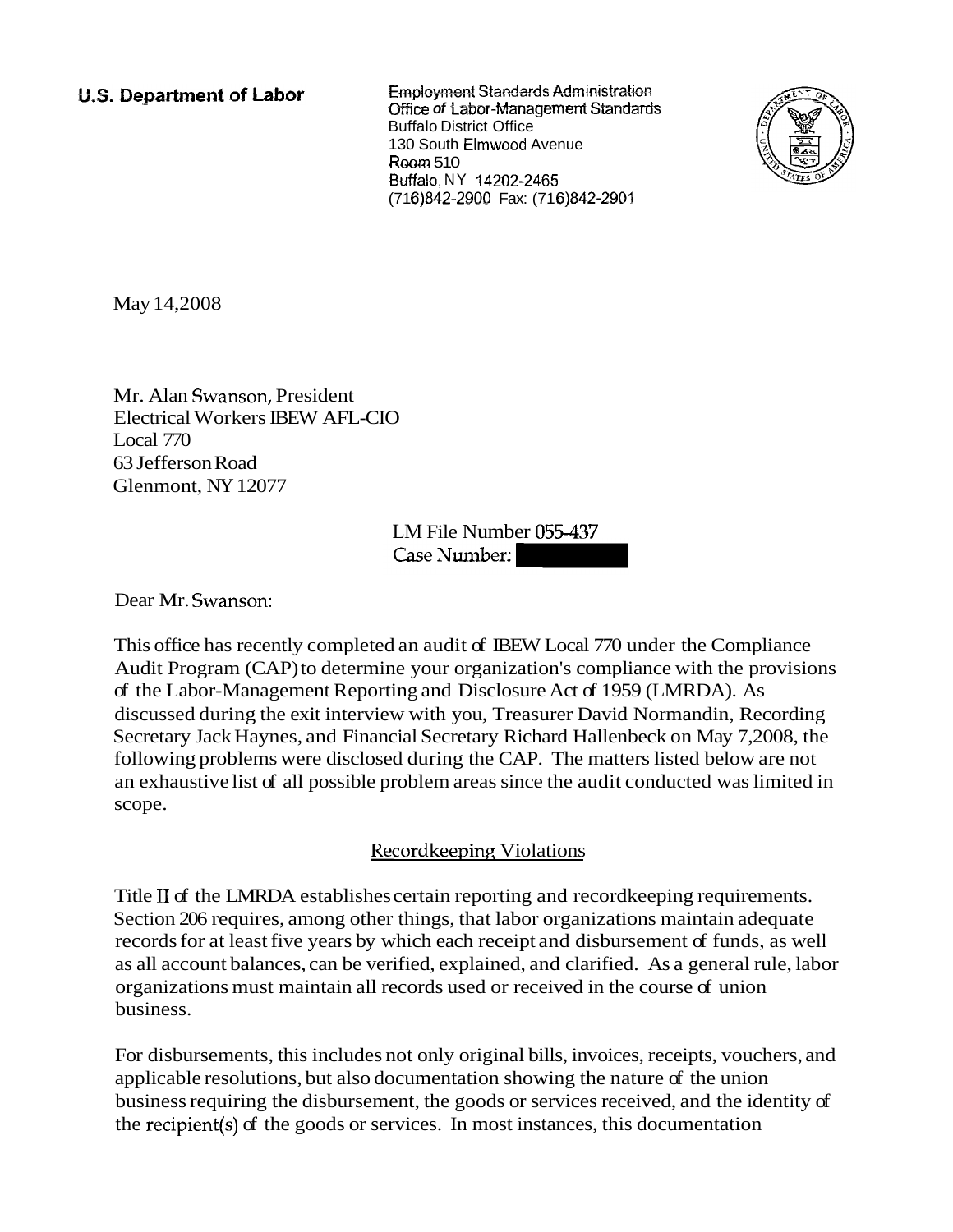Mr. Alan Swanson May 14,2008 Page 2 of 4

requirement can be satisfied with a sufficiently descriptive expense receipt or invoice. 1f an expense receipt is not sufficiently descriptive, a union officer or employee should write a note on it providing the additional information. For money it receives, the labor organization must keep at least one record showing the date, amount, purpose, and source of that money. The labor organization must also retain bank records for all accounts.

The audit of Local 770's 2007 records revealed the following recordkeeping violations:

1. General Reimbursed Expenses

Local 770 did not retain adequate documentation for expenses incurred by the local totaling at least \$942.67. For example, dues refunds; donations to NARP, Equinox Thanksgiving, and the American Diabetes Association; office supplies purchased from IBEW; and meeting expenses at the Comfort Inn.

As previously noted above, labor organizations must retain original receipts, bills, and vouchers for all disbursements. The president and treasurer (or corresponding principal officers) of your union, who are required to sign your union's LM report, are responsible for properly maintaining union records.

2. Lost Wages

Local 770 did not retain adequate documentation for lost wage reimbursement and vouchers for all disbursements. The president and treasurer (or<br>corresponding principal officers) of your union, who are required to sign your<br>union's LM report, are responsible for properly maintaining union records.<br> \$384.63 The union must maintain records in support of lost wage claims that identify each date lost wages were incurred, the number of hours lost on each date, the applicable rate of pay, and a description of the union business conducted. The OLMS audit found that Local 770 uses lost time vouchers; however, in these instances no voucher was found. A review of the lost time vouchers that were found revealed that on some occasions the required information was left blank.

3. Failure to Record Receipts

Local 770 did not record the date, amount received, and source of a donation of \$1500 received from a local law firm. The local receipts ledger reflects an unexplained additional \$1500 in the September 2007 deposit with a reference to a \$1500 donation in the end of year totals. Union receipts records must include an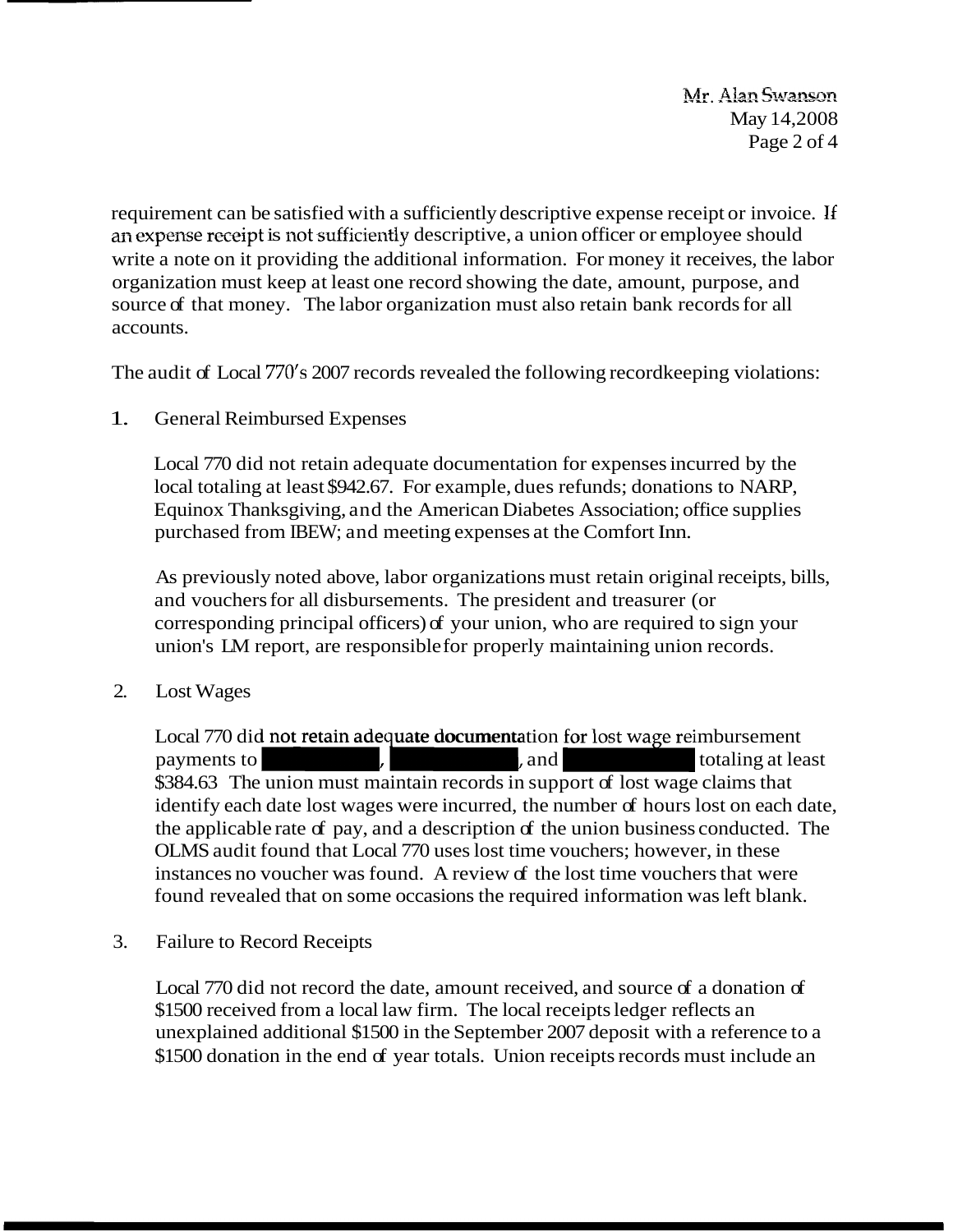**Mr. Alan Swanson** May 14,2008 Page 3 of 4

adequate identification of all money the union receives. The records should show the date and amount received, and the source of the money.

Based on your assurance that Local 770 will retain adequate documentation in the future, OLMS will take no further enforcement action at this time regarding the above violations

# Reporting Violation

The audit disclosed a violation of LMRDA Section 201(b), which requires labor organizations to file annual financial reports accurately disclosing their financial condition and operations. The Labor Organization Annual Report Form LM-3 filed by Local 770 for **fiscal** year ending June 30,2007, was deficient in that:

Local 770 did not include some reimbursements to officers totaling at least \$3,202.07 in the amounts reported in Item 24 (All Officers and Disbursements to Officers). It appears the **union** erroneously reported these payments in Item 54 (Other Disbursements).

The union must report most direct disbursements to Local 770 officers and some indirect disbursements made on behalf of its officers in Item 24. A "direct disbursement" to an officer is a payment made to an officer in the form of cash, property, goods, services, or other things of value. See the instructions for Item 24 for a discussion of certain direct disbursements to officers that do not have to be reported in Item 24. An "indirect disbursement" to an officer is a payment to another party (including a credit card company) for cash, property, goods, services, or other things of value received by or on behalf of an officer. However, indirect disbursements for temporary lodging (such as a union check issued to a hotel) or for transportation by a public carrier (such as an airline) for an officer traveling on union business should be reported in Item 48 (Office and Administrative Expense).

I am not requiring that Local 770 file an amended LM report for 2007 to correct the deficient items, but Local 770 has agreed to properly report the deficient items on all future reports it files with OLMS.